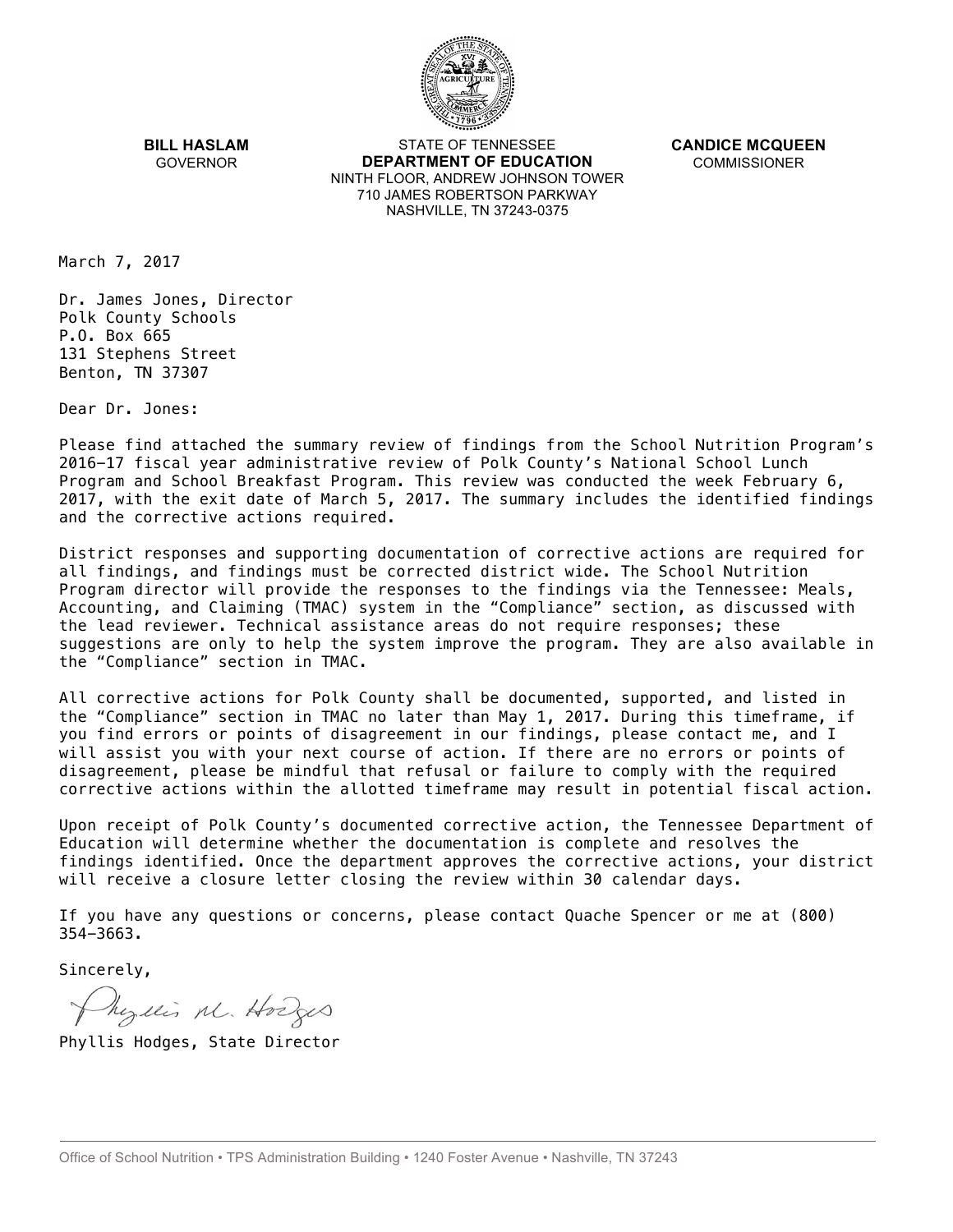

## **Polk County (700) Review ID: 553 Exit Conference Date: 3/5/2017**

Review Year: 2017

Month of Review:

Lead Reviewer: Phyllis Hodges

| $ $ Findings $ $<br>Area | $\mid$ Finding Description $\mid$ Required Corrective Action |
|--------------------------|--------------------------------------------------------------|
|--------------------------|--------------------------------------------------------------|

## SFA - Level Findings

| $1200 -$<br>Professional<br>Standards              | $V - 1200$ | for the SFA director<br>were not met. The hired<br>director does not meet<br>the three-year school<br>nutrition experience<br>requirement.                                                                        | Then hiring requirements Develop and follow a corrective<br>action plan to ensure that the<br>required school nutrition<br>management experience is<br>completed. The school nutrition<br>director cannot be paid from the<br>nonprofit school food service fund<br>until the three year experience<br>criteria is met.<br>Provide a copy of the plan as<br>proof of corrective action. |
|----------------------------------------------------|------------|-------------------------------------------------------------------------------------------------------------------------------------------------------------------------------------------------------------------|-----------------------------------------------------------------------------------------------------------------------------------------------------------------------------------------------------------------------------------------------------------------------------------------------------------------------------------------------------------------------------------------|
| $1600 - School$<br>Breakfast and<br>SFSP Outreach  | $V - 1600$ | The SFA did not inform<br>eligible families about<br>the availability and<br>location of free meals<br>for students via summer<br>feeding opportunities.                                                          | Provide information for summer<br>feeding programs operating in<br>surrounding counties if no<br>programs are available in Polk<br>County.<br>Attach copies of materials that<br>will be used to publicize the<br>programs as proof of corrective<br>action.                                                                                                                            |
| lResource<br>Management<br>Comprehensive<br>Review | V-RMCRF    | The adult meal price<br>charged for breakfast<br>not sufficient to cover<br>the overall cost of the<br>lunch. The formula for<br>SFAs participating in<br>Community Eligibility<br>Provision was not<br>utilized. | Determine the correct adult meal<br>price for both breakfast and lunch<br>and lunch in 2015-16 was for 2016-17 utilizing the<br>established formula.<br>Provide documentation that the<br>adult meal price is changed within<br>the timeline for corrective action<br>OR provide a plan that establishes<br>a time-line for adjusting those<br>prices.                                  |

## Site - Level Findings: Copper Basin High School (0015)

| $V-0400$ The whole grain<br> 400 – Meal | Revise the high school breakfast |
|-----------------------------------------|----------------------------------|
|-----------------------------------------|----------------------------------|

Office of School Nutrition • TPS Administration Building • 1240 Foster Avenue • Nashville, TN 37243 Tel: (800) 354-3663 • Fax: (615) 532-0362 • tn.gov/education